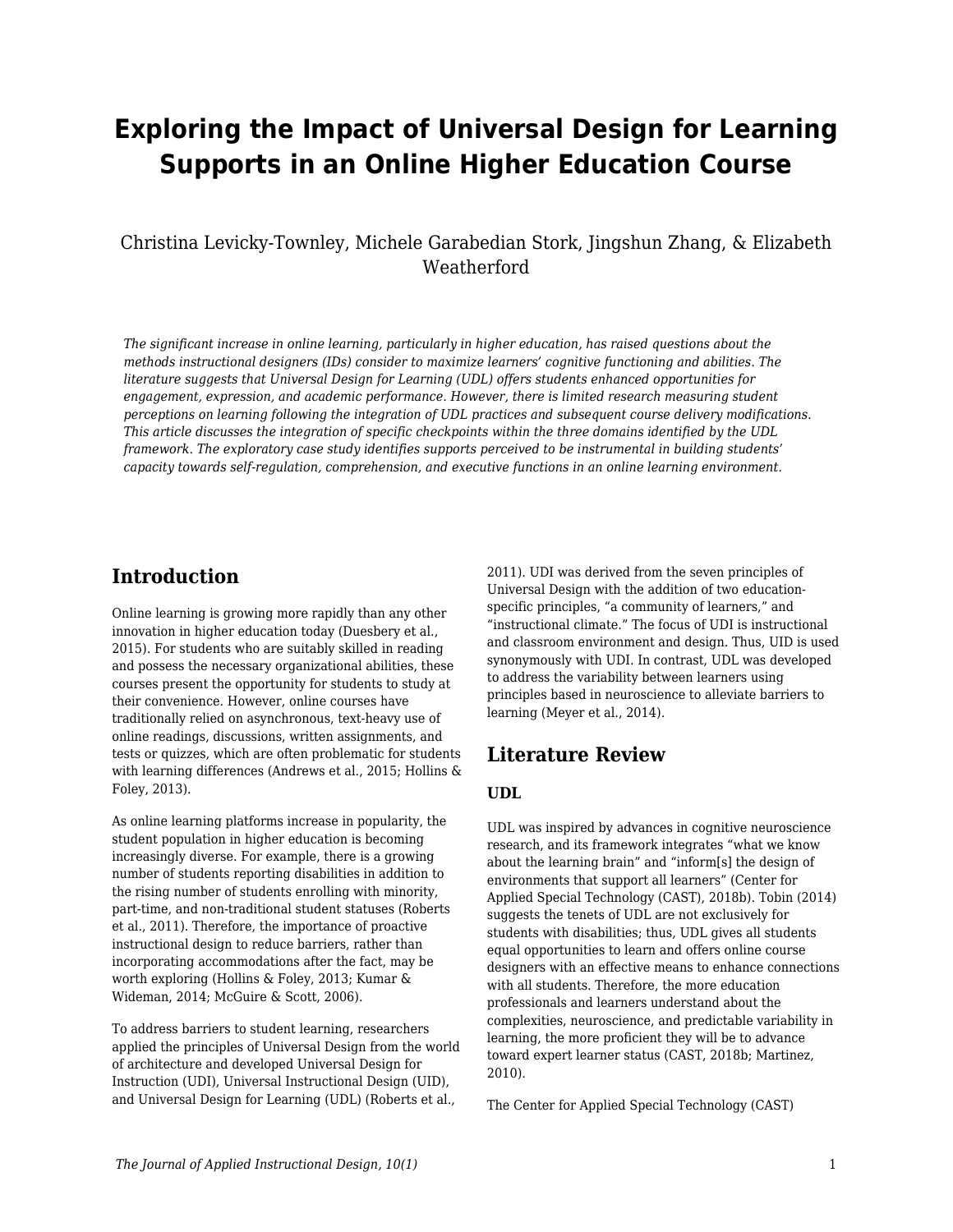(2018b) describes the UDL Guidelines as a tool, based on scientific insights into how humans learn, for implementing the UDL framework. Thus, the guidelines are designed to be used by educators, researchers, curriculum developers, and anyone interested in optimizing teaching and learning for all people. The UDL Guidelines offer a set of concrete suggestions outlining multiple means of engagement, representation, and expression with the ultimate goal of cultivating expert learners who are (a) purposeful and motivated, (b) resourceful and knowledgeable, and (c) strategic and goal directed (CAST, 2018b).

#### **Attention**

The UDL framework acknowledges the diversity of learning and the value of empowering learners to focus on areas of challenge to drive their own learning experiences (CAST, 2018a). Thus, researchers have become increasingly interested in the phenomenon of attention (Kirk et al., 2017; Ratey, 2001; Sarter et al., 2006). Seminal author William James (1890) described attention as "withdrawal from some things in order to deal effectively with others" and implied focalization and concentration of consciousness are the essence of attention (p. 404). According to Ratey (2001), attention is more than observing incoming stimuli; it involves a number of processes including (a) filtering out perceptions, (b) balancing multiple perceptions, and (c) attaching emotional importance to these perceptions. Similarly, from a neural perspective, Penner (1984) describes attention as receptive and cognitive processes that bring awareness to stimuli entering consciousness. Therefore, when attention is insufficient or inappropriate, learning is negatively affected (Eastwood et al., 2012).

Attention drives learning, and when learners are paying attention to something else and are not paying attention to what is being taught, there is little chance they will learn (Wolfe, 2001). Online learning formats present an opportunity for students to identify and improve their attentional resources. For example, in a recent study by Kirk et al. (2017), data revealed intensive computerized attention training resulted in modestly improving certain untrained skills in children with intellectual and developmental disabilities. Similarly, understanding how attention impacts learning outcomes may be beneficial for online course designers to consider if they wish to strengthen online learners' cognitive skills and abilities.

#### **Memory**

Memory is essential to learning and provides the foundation for higher order thinking when existing knowledge scaffolds the integration and interpretation of new events (Preston & Eichenbaum, 2013). Thus, researchers in the areas of psychology and neuroscience

have provided a rich body of literature on the various forms of memory and their development (Atkinson & Shiffrin, 1968; Paivio & Lambert, 1981). Schooling may have a profound influence on memory development, and learning environments can be viewed as vessels for providing students with opportunities to become more proficient in strategically structuring their remembering and learning (McCandliss, 2010).

Computers are similar to the human brain, and the most obvious similarity is memory (Martinez, 2010). Just as a computer's memory is vital to its functionality and power, according to Martinez, a human's memory is just as essential for maximizing learning and proficiency. Cowan (2009) describes three types of memory: (a) long-term memory, (b) short-term memory, and (c) working memory. Although confusion is common between the three types of memory, a study by Nemati (2009) reveals that teaching through memory strategies is effective, and knowledge about the brain gives educators insight to methods and designs conducive to the "mental labor" of the three types of memory (p. 21).

#### **Multitasking and Engagement**

As students process information from educational materials and digital media, they are increasingly interrupted by their surroundings and competing media (Liu & Gu, 2020). Moreover, as opportunities for online learning continue to expand, research has demonstrated that college students are commonly involved in multiple online activities when they are engaged with the Internet (Moreno et al., 2012). Therefore, the increasing prevalence of media multitasking has raised concerns among educators, and research supports that multitasking during educational activities negatively affects academic performance and learning (van der Schuur et al., 2015). Multitasking is commonly understood as synchronously engaging in two or more things or performing multiple tasks sequentially and in rapid succession (Burak, 2012). Similarly, media multitasking is typically defined as dual tasking or task switching in learning contexts (Wood & Zivcakova, 2015). According to Lepp et al. (2019), multitasking in online and face-to-face courses differs; therefore, online course designers may require different pedagogical methods to effectively minimize multitasking behaviors. For example, Miller (2014) describes the popularity of asynchronous online models which allow students flexibility to finish coursework. However, online learners also experience factors that have the potential to impact learning and student engagement such as (a) technical issues, (b) environmental distractions, and (c) social distance from instructors and peers. Therefore, pedagogical strategies for maximizing student engagement in an online environment requires forethought and savvy design choices.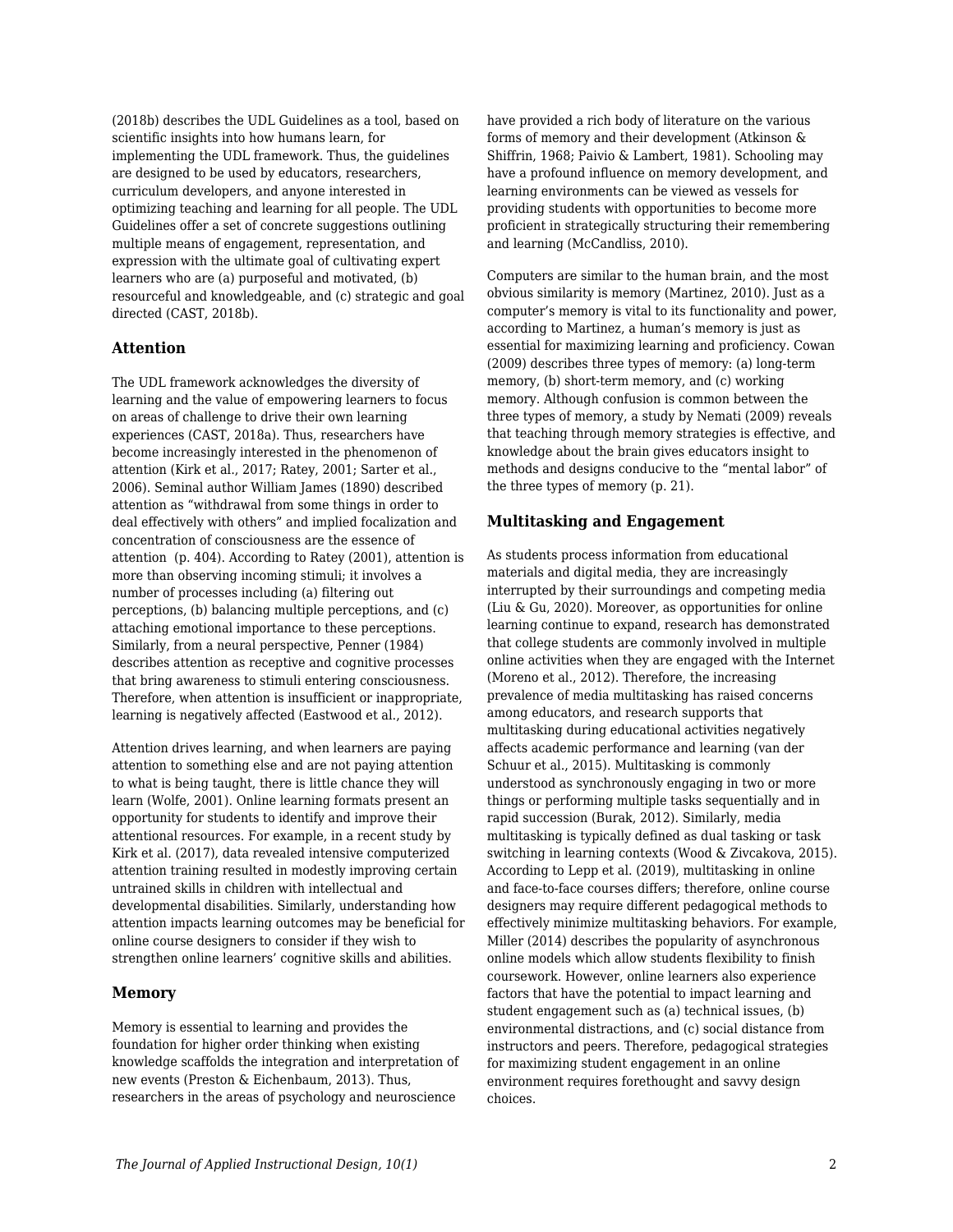Researchers have raised questions about the quality of online education in providing students with rich and engaging learning experiences (Chen et al., 2008). In a recent study conducted by Bagriacik and Banyard (2020), literature reveals engagement has been shown to be supported or related to various variables including: (a) self-efficacy, (b) self-determined learning, (c) affect sensitive intelligent systems, (d) self-regulated learning, and (e) problem-based learning.

### **Overview of Conceptual Framework**

According to Miles and Huberman (1994), the conceptual framework provides the researcher with the opportunity to gather constructs into themes or categories. For the purpose of this exploratory case study, the conceptual framework was developed from a review of the literature, professional experiences, and generalizations from empirical data (Baxter & Jack, 2008). The major constructs were organized in Figure 1.

Figure 1

Conceptual Framework



*Note.* The conceptual framework was adapted from CAST's (2018). *Universal Design for Learning Guidelines Version 2.2*.

The UDL framework is a set of guidelines organized into three domains. Each domain offers checkpoints for creating expert learners who internalize self-regulation, comprehension, and executive function. It is a framework for teaching and learning that offers guidelines for designing instruction that addresses known learner variability and removes learning barriers. UDL provides a framework for course design that will increase access, participation, and success for all learners. The Higher Education Opportunity Act of 2008 defines and endorses

UDL implementation for postsecondary instruction (Meyer et al., 2013; Novak & Thibodeau, 2016).

The checkpoints identified by the UDL framework for the engagement, representation, and action and expression domains contributed to the conceptual framework for this research project. Attention, memory, and multitasking activities were selected because these areas of cognition aligned well with the guidelines on which the UDL framework was developed (Miller et al., 2020; Miller, 2014).

Checkpoints for self-regulation are guidelines for the affective network of the learning brain, within the engagement domain of the UDL framework. These checkpoints include offering students opportunities that promote expectations and beliefs that optimize motivation and facilitating students' personal coping skills and strategies. These checkpoints were selected for this project because they address the power of learner variability on attention and engagement. For example, Miller (2014) describes that "in face-to-face teaching, you can ensure that some bare minimum of time is devoted to classwork (by policing attendance)," and classes can be scheduled "when students are likely to be fresh (i.e., not in the middle of the night). Neither of these basic strategies for ensuring maximal engagement is easy to do online" (p. 40). Because engagement is so essential to learning, these checkpoints offer online instructional designers (IDs) guidance focused on the real goal of education--developing learner expertise. Learners who are able to self-regulate their attention and memory can set difficult goals for themselves and sustain their efforts to achieve, even when conditions for engagement vary (Meyer et al., 2014; Pintrich, & Schunk, 1996).

Checkpoints for comprehension are guidelines for the recognition network of the learning brain, within the representation domain of the UDL framework. These checkpoints include activating student background knowledge. This checkpoint was selected for this project because it offers a research-based scaffolding technique that addresses learner variability. Learners differ greatly in their ability to construct meaning based on their prior knowledge and experiences. There are also barriers for learners who have the necessary background knowledge but might not know it is relevant. The importance of attention, memory, and multitasking to learning is more likely to be important to students when the information is significant to them.

Checkpoints for executive function are guidelines for the strategic network of the learning brain within the action and expression domain of the UDL framework. These checkpoints include helping students choose appropriate goal setting, supporting students' planning and strategy development, and facilitating students managing information and resources. Thus, this checkpoint was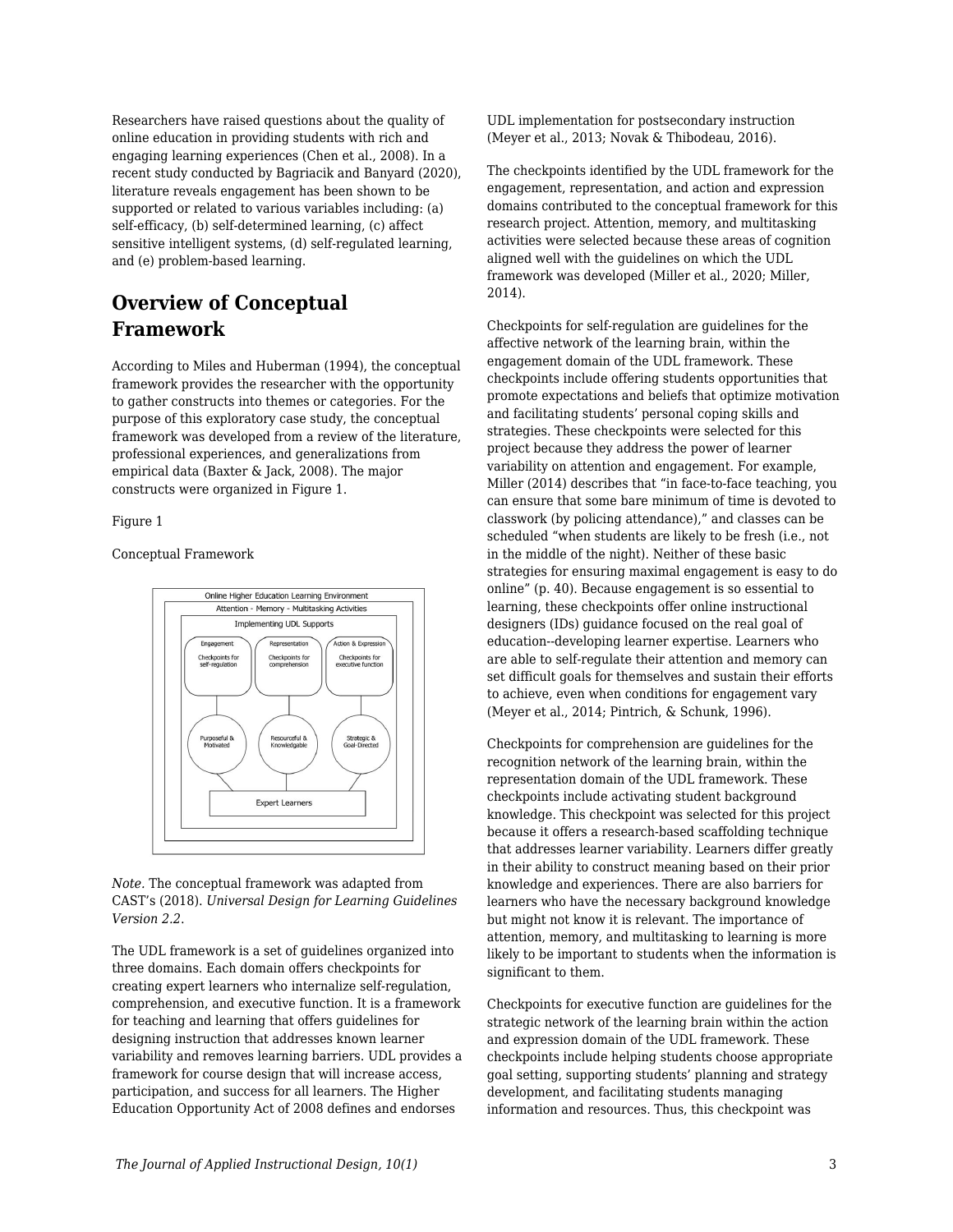selected for this project because it is critically important for students and IDs to understand that executive functions have very limited capacity due to working memory limitations. If working memory is not constructed as relevant within a learning activity, students have to understand how to keep information organized in a way that works for them. Learners also have to develop the skill of effective goal setting. Once a goal is set, effective learners plan a strategy, including the tools they will use, for reaching that goal (CAST, 2018b; Meyer et al., 2014; Novak & Thibodeau, 2016).

The checkpoints within the three domains defined by the UDL framework were the basis for using the data collection instruments and collecting data to examine and identify the elements that contribute to students' perceptions of using specific learning activities on attention, memory, and multitasking to develop as expert learners. After data collection, the UDL framework also served as the basis for data analysis. This framework added structure to data collection and coding during data analysis but did not restrain the nature of qualitative research. In summary, the UDLframework is what provided the constructs for the conceptual framework guiding this research.

#### **Purpose**

The purpose of this study was to explore how students perceive the use of specific learning activities on attention, memory, and multitasking to help them develop as "expert learners" who are, each in his or her own way, resourceful and knowledgeable, strategic and goaldirected, purposeful and motivated. This research also sought to identify lessons that can be learned by IDs who would like to implement UDL supports in an online higher education course.

### **Research Questions**

The following central questions directed this qualitative case study research:

- 1. How do students perceive the use of specific learning activities on attention, memory, and multitasking to help them develop as "expert learners" who are, each in his or her own way, resourceful and knowledgeable, strategic and goal-directed, purposeful and motivated?
- 2. What lessons can be learned by IDs who would like to implement UDL supports in an online higher education course to support student success?

### **Method**

Data were collected from a convenience sample of 169 students attending a public university in the southeastern United States. The participants included 121 female undergraduate students and 53 male undergraduate students ( $N = 6$  unreported gender). The participants were enrolled in six separate undergraduate level university courses. Study participants were asked to complete brief online survey responses following individual learning activities designed to elicit perceptions about attention, memory, and multitasking. Responses were analyzed and interpreted using the suggested steps for conducting qualitative data analysis and interpretation (Creswell & Guetterman, 2019).

The data analysis conducted for this qualitative case study exploring how students perceive the use of specific learning activities on attention, memory, and multitasking was performed using qualitative case study methods for its data collection and analysis (Yin, 2011). Data collected from the online learning activities were analyzed in a three-step qualitative analysis procedure. The steps are as follows: 1. Open coding of responses and reflections of each online activity creating labels in conceptual chunks, 2. Grouping open codes into categories for preliminary axial coding; and 3. Comparing the open and axial codes to arrive at composite themes. Through each phase of the study, the researchers met to check for potential bias and to build objectivity to the study (Creswell & Guetterman, 2019). Stake (1995) suggests "there are multiple perspectives or views of the case that need to be represented, but there is no way to establish, beyond contention, the best view" (p. 108). Thus, case study design methods were the most adequate tools to realize both the practical and theoretical aims and to ensure the credibility of the data and findings of the research.

The researchers received permission to conduct the study from the institution's Institutional Review Board (IRB), and the study participants were asked to sign a consent and were informed that their participation in this study was voluntary. The participants were also advised that they could withdraw from the study at any time and that their responses would remain confidential.The learning activities, called "Attention Matters!," designed by Miller et al. (2020) to address growing concerns about distraction and learning, were integrated into the *Canvas* learning management system throughout weekly course modules. The activities were organized into three separate units. The units, titled respectively, are as follows:

- "What do you know about attention?"
- "What happens when you overload attention?"
- "What's your plan?"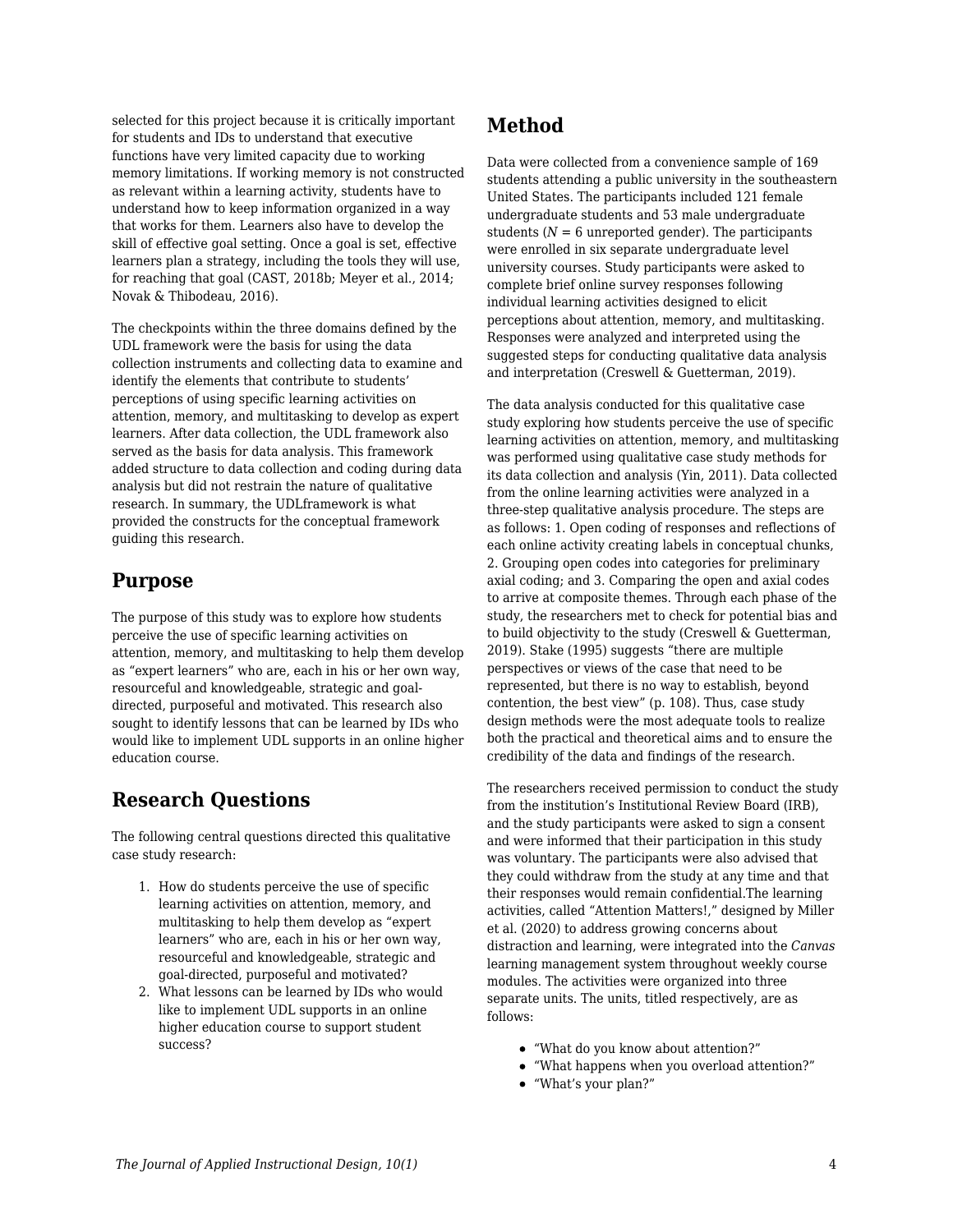Each of the three units was designed to have similar structure and sequence of learning materials and a discussion. The first two content units included a short description of the unit's content, followed by between one and two demonstrations and/or videos, a one-page explanation of the phenomena that were shown in the demonstrations and videos, and a discussion forum. The module design emphasized interactive demonstrations or multimedia (e.g., engaging short video clips), instead of more traditional materials such as slide decks or assigned readings. The discussion prompts emphasized personalization, encouraging students to talk about whether the activities could apply to their own experiences. The third unit asked students to describe what they would do in the future to better manage attention, memory, and multitasking in situations that require executive functioning skills, such as when they were tempted to text during class. Figure 2 shows the structure of the "Attention Matters!" student activities in the "Modules" page of the *Canvas* course.

#### Figure 2

"Attention Matters!" Student Activities in Canvas

|    |                | : v Unit 1: What do you know about attention?                                  | Prerequisites: START HERE, Introduction                                                                                                                  |  |   |
|----|----------------|--------------------------------------------------------------------------------|----------------------------------------------------------------------------------------------------------------------------------------------------------|--|---|
| H. | ல்             | Discussion: Card Trick<br>$10$ oby                                             |                                                                                                                                                          |  |   |
| H  | p53            | Discussion: Multitasking & Selective Reading<br>10 pts                         |                                                                                                                                                          |  |   |
| H  | $\mathbf{S}^2$ | Quiz 1: What do you know about attention?<br>10 pts                            |                                                                                                                                                          |  |   |
|    |                | Vertical term when we overload attention?                                      | Prerequisites: START HERE, Introduction, Unit 1: What do<br>you know about attention?                                                                    |  |   |
| H  | Æ              | Discussion: Remembering Everyday Objects<br>10 ots                             |                                                                                                                                                          |  |   |
| ä  | ல்             | Discussion: The Impossible Texting and Driving Test Video<br>10 <sub>nts</sub> |                                                                                                                                                          |  | ÷ |
| H  |                | Review of Unit 2: What was all that about?                                     |                                                                                                                                                          |  |   |
| Ħ  |                | Quiz 2: What happens when we overload attention?<br>10 ots                     |                                                                                                                                                          |  |   |
|    |                | Vinit 3: What's your plan for managing attention?                              | Prerequisites: START HERE, Introduction, Introduction.<br>Unit 1: What do you know about attention?. Unit 2: What<br>happens when we overload attention? |  |   |
| H  | ங்             | Discussion: What's Your Plan?<br>10 pts                                        |                                                                                                                                                          |  |   |

*Note.* The Attention Matters! modules and activities in Canvas were adapted from Miller, M. (2014).

The "What do you know about attention?" unit included activities to demonstrate phenomena related to attention and distractions. These activities integrated change blindness and the Stroop effect (1935). Change blindness is a phenomenon that involves changes in visual scenes that take place across some type of interruption such as a brief flicker of a gray field across the scene (Miller et al., 2020). Miller suggests that change blindness is an attentional phenomenon that is unlikely to occur when it is known what the scene is about or what important action is taking place. Change blindness was used to start the discussion about the limitations of attention and how information can be difficult to discern when it is focused

elsewhere. This activity used a 2 minute and 43 second *YouTube* video, "Colour Changing Card Trick" (Quirkology, 2012), which uses misdirection and cuts to distract viewers from major changes taking place in the scene, and then replays the video with the changes pointed out. This unit also included an activity to demonstrate the complexity of distractions, using the Stroop effect (Stroop, 1935). Participants were asked to name the color of a series of words, printed in different colors, which conflict with the color names spelled out by the word (e.g., the word "blue" is printed in red ink, the word "yellow" printed in purple ink, and so forth).

The "What happens when you overload attention?" unit included an activity to demonstrate phenomena related to memory. The activity was adapted from Nickerson and Adam's (1979) coin drawing task that illustrates memory for details of highly familiar objects can be strikingly inaccurate. Students were asked to draw a one-cent coin on paper and then check it for inaccuracies. They also had the option to upload a photo of their drawings to the discussion forum.

Lastly, the third unit "What's your plan?" unit included a discussion asking students to share their plans for managing attention, memory, and distractions to help them be more successful with their own learning.

Overall, this case study addresses the three UDL framework domains relevant to building learners' selfregulation, comprehension, and executive function in an online higher education course. Six checkpoints within these three domains contributed to the conceptual framework used as a foundation to facilitate reliability of this research.

### **Results**

A qualitative analysis of the data revealed four central themes related to integrating UDL supports into an online higher education course: supported students' attention; helped eliminate distraction roadblocks; provided relevance to learning; changed students' beliefs about attention, memory, and multitasking. These four themes emerged from the qualitative data analysis and represent the major ideas in the database. They are infused throughout the three domains and corresponding checkpoints used as the framework for this research. These four themes were intertwined throughout the domains. Table 1 provides an overview of the findings by theme within the UDL framework domains and related checkpoints.

#### Table 1

Overview of Findings by Theme within the UDL Domains and Related Checkpoints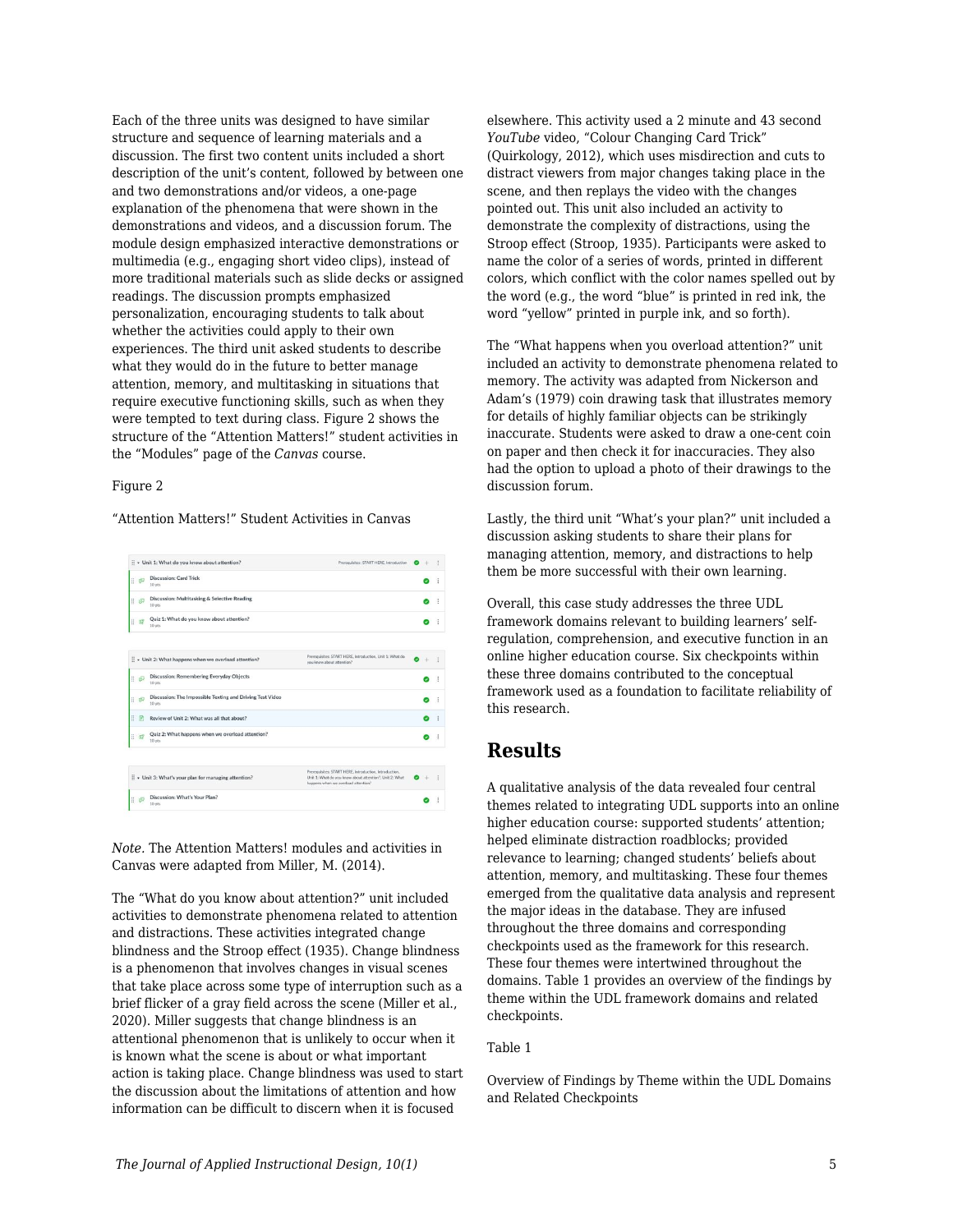| Theme                                                                                               | <b>Engagement</b><br><b>Domain</b>                                                                                                                                      | Representation<br>Domain                                                                                                        | Action &<br><b>Expression</b><br>Domain                                                                                                                                                  |  |  |
|-----------------------------------------------------------------------------------------------------|-------------------------------------------------------------------------------------------------------------------------------------------------------------------------|---------------------------------------------------------------------------------------------------------------------------------|------------------------------------------------------------------------------------------------------------------------------------------------------------------------------------------|--|--|
|                                                                                                     | checkpoints:                                                                                                                                                            | Self-regulation Comprehension<br>checkpoints:                                                                                   | Executive<br>function<br>checkpoints:                                                                                                                                                    |  |  |
|                                                                                                     | Promote<br>students'<br>expectations<br>and beliefs that<br>optimize<br>motivation<br>Facilitate<br>students'<br>personal coping<br>skills and<br>strategies            | Activate student<br>background<br>knowledge                                                                                     | Guide<br>appropriate<br>goal setting<br>Support<br>students'<br>planning and<br>strategy<br>development<br>Facilitate<br>students<br>management<br>of<br>information<br>and<br>resources |  |  |
| Guidance<br>on what<br>information<br>supports<br>students'<br>attention                            | "We are better<br>able to pay<br>attention when<br>is important we are told and<br>are aware of<br>what we are<br>looking for and<br>what we should<br>be focusing on." | "Distractions cause<br>confusion and loss<br>of focus which<br>results in more<br>time necessary to<br>complete tasks."         | "In order to<br>manage<br>distractions I<br>think [I] need<br>to know what<br>[my] main<br>distractions<br>are and<br>create a<br>manageable<br>plan."                                   |  |  |
| cause<br>roadblocks<br>to learning.                                                                 | Distractions "I have limited<br>my own<br>potential."                                                                                                                   | "We focus on what<br>we find important."                                                                                        | "From now<br>on, I will<br>never go on<br>my phone in<br>class unless it<br>is an absolute<br>emergency."                                                                                |  |  |
| Relevance<br>is valuable<br>to students'<br>learning.                                               | "I do not pay<br>attention to<br>small details."                                                                                                                        | "It is<br>challenging/difficult definitely<br>to pay attention<br>(focus) to more than doing things<br>one thing at a<br>time." | T'm<br>going to be<br>a lot<br>differently in<br>all of my<br>classes."                                                                                                                  |  |  |
| Students'<br>beliefs<br>about<br>attention,<br>memory,<br>and<br>multitasking<br>can be<br>changed. | $^{\prime\prime}$ $$ I want to<br>change, I want<br>to do things<br>differently"                                                                                        | "I am now aware<br>of how my attention Attention<br>can affect not only<br>myself, but also the<br>people around me."           | "Overall, the<br>Matters<br>module has<br>been one of<br>the most<br>impactful<br>lessons I have<br>ever learned<br>from."                                                               |  |  |

Attention drives learning, and the concept of attention skill gathering is important for students' academic success and social relations (Yildirim Doğru, 2015). In the current study, students indicate "managing distractions during work, school, and meetings is beneficial to truly pay attention in those settings." Similarly, a study by Cheong et al. (2016) investigated instructor concerns about how to fulfill pedagogical goals and communicate their authority in the classroom amongst mounting digital distractions. Thus, providing opportunities that raise students' awareness that attention is adversely affected by distractions in the classroom, and as study participants remarked, "affects not only myself, but also the people around me" is valuable information for improving student engagement, improving students' social relations (i.e., expressed care and concern for others around them), and improving expert learning. Students perceived the learning activities "showed [them] how paying attention makes a difference".

When planning for instruction, educators must have an awareness of their students' interests, their preferences, their strengths and challenges, and their readiness to learn (Kieran & Anderson, 2019). This case study indicated that the checkpoints within the three domains defined by the UDL framework contributed to changing students' perceptions of memory, attention, and multitasking as they develop as expert learners. Also, participants of this study expressed an interest in managing distractions during classes and study time by, for example, "turning my phone off" or "putting away my Apple watch" to maximize in and out of class engagement and productivity. Thus, intertwining modules into an online platform curriculum that explicitly focuses on individual student barriers to learning, and having conversations about strategies for eliminating these barriers, may support students' readiness to learn in both online and traditional classrooms.

Supporting educators' understanding of how teaching models and learning designs must be reconfigured to meet the needs of  $21<sup>st</sup>$  century learners is needed to support student success (Awadhiya & Miglani, 2016). This study changed the learning design of six university courses by introducing various online modules into the curriculum, and the results revealed a change in students' beliefs about attention, memory, and multitasking. For example, one student explained the following:

When I first started this class, I sometimes texted while I was going through the assignments, but not anymore. By completing the activities in ["Attention Matters!,"] I learned just how distracting cell phones can be in class and when trying to pay attention in general. Furthermore, I think that turning off my phone before class will improve my academic performance in general.

 Another student described, "[a]t the beginning of the ["Attention Matters!,"] my answers were far from correct. Before reviewing the module, I never truly realized how important it is for students to pay attention in the classroom." After the study, participating students indicated that their "communication with other people has increased," and they have "noticeably found [themselves] understanding so much more in class because the professor has [their] full attention."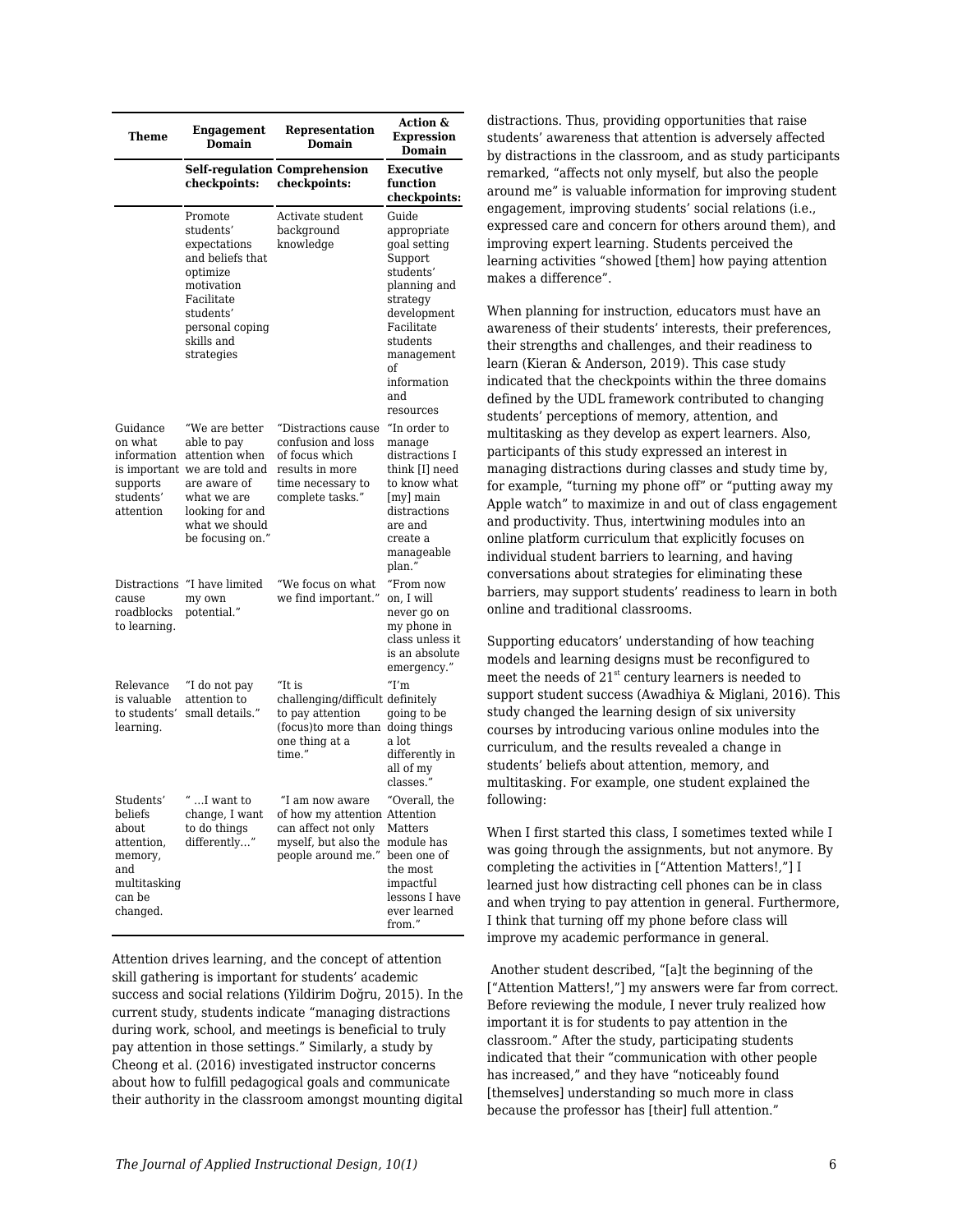Therefore, the online modules equipped students, in a practical way, to address their counterproductive beliefs related to attention, memory, and multitasking.

This study revealed that students perceived that the use of specific learning activities on attention, memory, and multitasking helped "change [their] view[s]" and develop an awareness of their ability to "take different actions" to develop as "expert learners" who are, each in his or her own way, resourceful and knowledgeable, strategic and goal-directed, purposeful and motivated.

### **Discussion**

As the impact of the use of ubiquitous technologies like smartphones, laptops, and tablets remains widely unknown, and despite the spirited conversations of the drawbacks digital and media multitasking, multitasking with devices remains a common practice amongst  $21<sup>st</sup>$ century learners (Miller et al., 2020). The results of the current study indicate that integrating the UDL framework into an online higher education course supported students' attention, helped eliminate distraction roadblocks, provided relevance to learning, and changed students' beliefs about attention, memory, and multitasking.

Chief academic officers consistently rate online education learning outcomes "as good as or better" than the learning outcomes for face-to-face instruction. However, a consistent minority continue to consider online education as inferior with one of the outcome barriers reported by faculty as "the need for more discipline on the part of online students" (Allen & Seaman, 2013, p. 6). Therefore, IDs who explore the lessons learned through the implementation of UDL in an online higher education course, presents opportunities to support students' "discipline" and students' success. For example, several participants in this study expressed awareness that they "need to pay close attention" and "need to manage distractions," and they also perceived "managing distractions is a very important life skill" and that "everyone's distractions are different so [everyone has] to figure out what works for [him or her]." The data indicates participants' readiness to self-regulate their multitasking and off-task behaviors in an effort to support their journeys toward expert learning.

Higher education faculty can expect a wide range of learners in online learning platforms, which according to a study based on responses from more than 2,800 colleges and universities conducted by the Online Learning Consortium, 6.7 million learners have enrolled in at least one online course, and approximately 32 percent of all postsecondary education learners now register in at least one online class during their educational careers (Allen & Seaman, 2013; Houston,

2018). Similarly, the global Covid-19 pandemic led to profound changes in social interaction and organization in the educational sector, and many institutions have instituted new eLearning protocols (Murphy, 2020). As a result, the benefits of implementing the UDL supports in instructional design for a growing number of online learners is becoming increasingly valuable and relevant.

This study adds to the body of research related to learners' attention, memory, and multitasking behaviors. Our findings also contribute to the literature on what learners believe and understand about attention, memory, and multitasking. Thus, learning opportunities and conversations about distractions and attention may improve an instructor's ability to manage digital class distractions and more effectively engage online and traditional classroom students. However, the researchers acknowledge limitations of the study. For example, the participants in this study were enrolled in academic courses and were aware of the concepts the modules targeted. Therefore, self-reported responses may be subject to unconscious bias. Future research could explore the impact of participation in brief online experiences like "Attention Matters!" through an examination of long-term impact on beliefs and behaviors. Also, the convenience sample was limited to students attending one public university in southwest Florida. Future research could investigate similarities or differences in student perceptions in varying demographics and how perceptions related to these concepts have the potential to contribute to the development of "expert learners" who are, each in his or her own way, resourceful and knowledgeable, strategic and goal-directed, purposeful and motivated.

## **References**

- Allen, I. E., & Seaman, J. (2013). *Changing course: Ten years of tracking online education in the United States*. Babson Survey Research Group and Quahog Research Group, LLC.
- Andrews, L., Ewens, B., & Maskin-Prothero, S. (2015). Enhancing the online learning experience using virtual interactive classrooms. *Australian Journal of Advanced Nursing*, *32*(4), 22-31
- Atkinson, R. C., & Shiffrin, R. M. (1968). *The psychology of learning and motivation: Human memory: A proposed system and its control processes, 2*, 89-195. [https://edtechbooks.org/-eXGk](https://doi.org/10.1016/S0079-7421(08)60422-3)
- Awadhiya, A. K., & Miglani, A. (2016). Mobile learning: Challenges for teachers of Indian open universities. *Journal of Learning for Development, 3*(2), 35-46.

Bagriacik Yilmaz, A., & Banyard, P. (2020). Engagement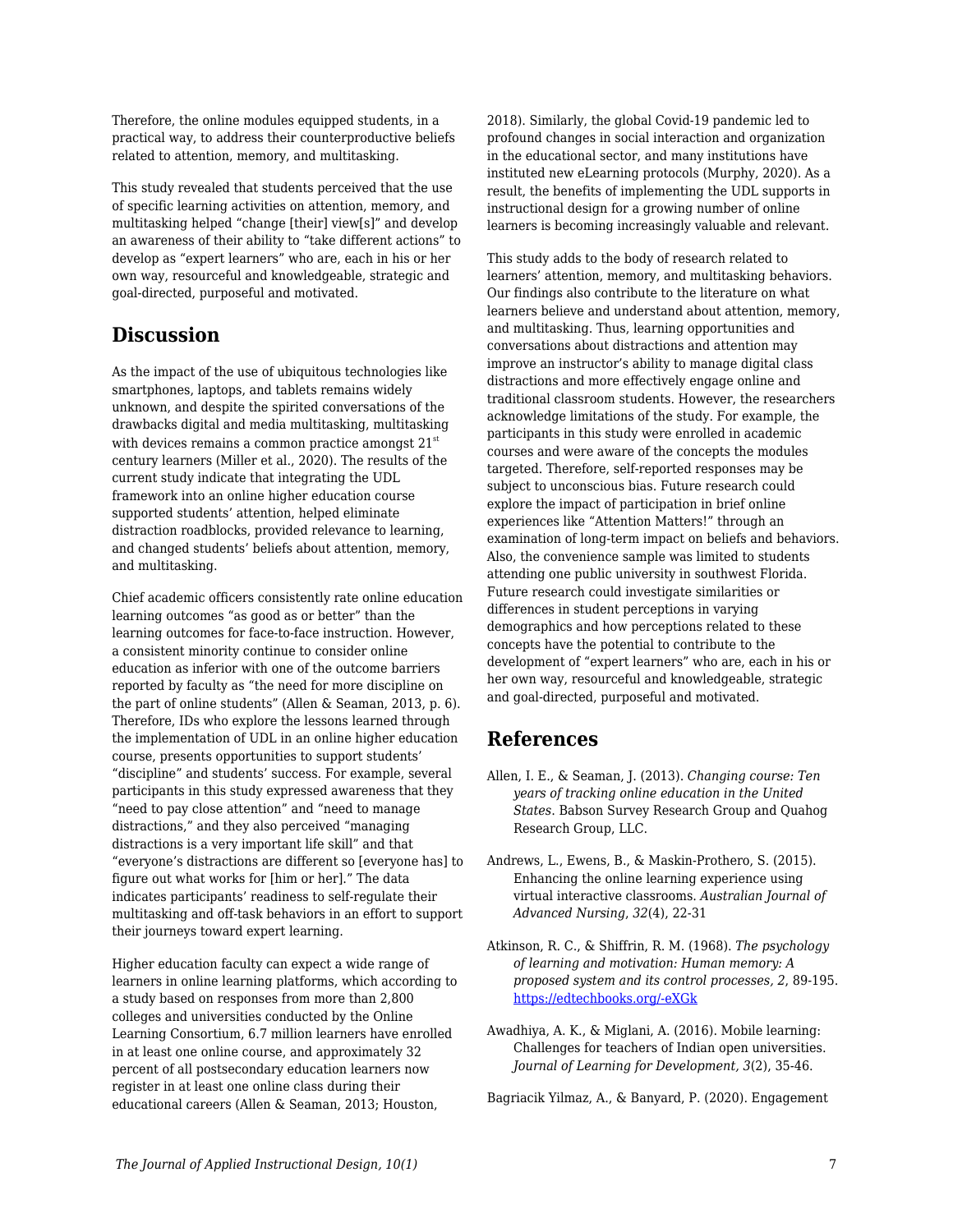in distance education settings: A trend analysis. *Turkish Online Journal of Distance Education*, *21*(1), 101-120.

- Baxter, P., & Jack, S. (2008). Qualitative case study methodology: Study design and implementation for novice researchers. *The Qualitative Report*, *13*(4), 544-559.
- Burak, L. (2012). Multitasking in the university classroom. *International Journal for the Scholarship of Teaching and Learning*, *6*(2), 1-12. [https://edtechbooks.org/-RwDh](https://doi.org/10.20429/ijsotl.2012.060208)
- CAST. (2018a). *UDL & the learning brain*. Retrieved from http://www.cast.org/
- binaries/content/assets/common/publications/articles/cast -udlandthebrain-20180321.pdf
- CAST. (2018b). *Universal design for learning guidelines version 2.2.* Retrieved from http://udlguidelines.cast.org
- Cheong, P. H., Shuter, R., & Suwinyattichaiporn, T. (2016). Managing student digital distractions and hyperconnectivity: Communication strategies and challenges for professorial authority. *Communication Education*, *65*(3), 272-289. [https://edtechbooks.org/-gYqe](https://doi.org/10.1080/03634523.2016.1159317)
- Chen, P. S. D., Gonyea, R., & Kuh, G. (2008). Learning at a distance: Engaged or not? *Innovate: Journal of Online Education*, *4*(3),1-8. http://hdl.handle.net/2022/24106
- Cowan, N. (2009). What are the differences between longterm, short-term, and working memory? *Progress in brain research*, *169*, 323-338. https://www.ncbi.nlm.nih.gov/pmc/articles/PMC2657 600/
- Creswell, J. W., & Guetterman, T. C. (2019). *Educational research: Planning, conducting, and evaluating quantitative and qualitative research*. Pearson.
- Duesbery, L., Brandon, R. R., Liu, K., & Braun-Monegan, J. (2015). Transitioning to online courses in higher education. *Distance Learning, 12*(4), 7-15.
- Eastwood, J. D., Frischen, A., Fenske, M. J., & Smilek, D. (2012). The unengaged mind:
- Defining boredom in terms of attention. *Perspectives on Psychological Science, 7*(5), 482-495.
- Hollins, N., & Foley, A. R. (2013). The experiences of students with learning disabilities in a higher education virtual campus. *Educational Technology*

*Research and Development, 61*, 607-624. [https://edtechbooks.org/-hESr](https://doi.org/10.1007/s11423-013-9302-9)

- Houston, L. (2018). Efficient strategies for integrating universal design for learning in the online classroom. *Journal of Educators Online*, *15*(3), 96–111. https://doi.org/10.9743/jeo.2018.15.3.4
- James, W. (1890). *The principles of psychology, Vol. 1*. Henry Holt and Co. Retrieved from https://archive.org/details/theprinciplesofp01jameuof t/page/n7/mode/2up
- Kieran, L., & Anderson, C. (2019). Connecting universal design for learning with culturally responsive teaching. *Education & Urban Society*, *51*(9), 1202-1216. [https://edtechbooks.org/-shMc](https://doi.org/10.1177%2F0013124518785012)
- Kirk, H., Gray, K., Ellis, K., Taffe, J., & Cornish, K. (2017). Impact of attention training on academic achievement, executive functioning, and behavior: A randomized controlled trial. *American Journal on Intellectual and Developmental Disabilities*, *122*(2), 97-117.
- Kumar, K., & Wideman, M. (2014). Accessible by design: Applying UDL principles in a first-year undergraduate course. *Canadian Journal of Higher Education, 44*(1). 125-147.
- Lepp, A., Barkley, J. E., Karpinski, A. C., & Singh, S. (2019). College students' multitasking behavior in online versus face-to-face courses. *SAGE Open 9*(1). [https://edtechbooks.org/-kuqK](https://doi.org/10.1177%2F2158244018824505)
- Liu, Y., & Gu, X. (2020). Media multitasking, attention, and comprehension: A deep investigation into fragmented reading. *Educational Technology Research and Development*, *68*(1), 67-87.
- Martinez, M. E. (2010). *Learning and cognition: The design of the mind*. Pearson/Merrill.
- McCandliss, B. D. (2010). Educational neuroscience: The early years. *Proceedings of the National Academy of Sciences of the United States of America, 107*, 8049-8050. [https://edtechbooks.org/-yuF](https://doi.org/10.1073/pnas.1003431107)
- McGuire, J. M., & Scott, S. S. (2006). Universal design for instruction: Extending the universal design paradigm to college instruction. *Journal of Postsecondary Education and Disability, 19*(2), 124-134.
- Meyer, A., Rose, D., & Gordon, D. (2013). *Universal design for learning: Theory and practice.* CAST Professional Publishing.
- Meyer, A., Rose, D., & Gordon, D. (2014). *Universal design for learning: Theory and practice*. CAST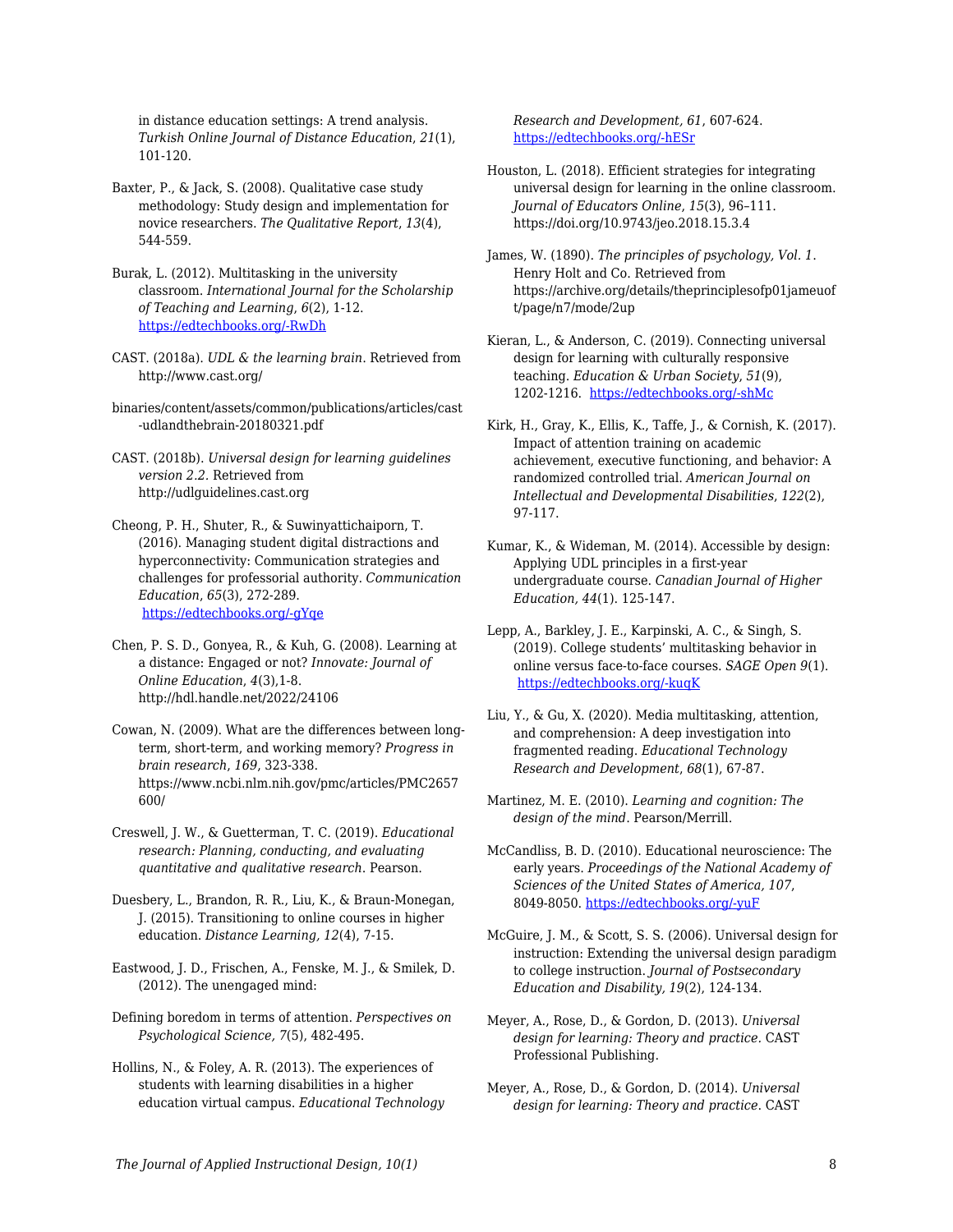Professional Publishing.

- Miles, M. B., & Huberman, A. M. (1994). *Qualitative data analysis: An expanded sourcebook*. Sage Publications.
- Miller, M. (2014). *Minds online: Teaching effectively with technology*. Harvard University Press.
- Miller, M. D., Doherty, J. J., Butler, N. M., & Coull, W. G. (2020). Changing counterproductive beliefs about attention, memory, and multitasking: Impacts of a brief, fully online module. *Applied Cognitive Psychology, 34*(3), 1-14*.* [https://edtechbooks.org/-UjAc](https://doi.org/10.1002/acp.3662)
- Moreno, M. A., Jelenchick, L., Koff, R., Eikoff, J., Diermyer, C., & Christakis, D. A. (2012). Internet use and multitasking among older adolescents: An experience sampling approach. *Computers in Human Behavior, 28*, 1097-1102
- Murphy, M. P. A. (2020). COVID-19 and emergency eLearning: Consequences of the securitization of higher education for post-pandemic pedagogy. *Contemporary Security Policy*, *41*(3), 492-505. [https://edtechbooks.org/-bjYw](https://doi.org/10.1080/13523260.2020.1761749)
- Nemati, A. (2009). Memory vocabulary learning strategies and long-term retention. *International Journal of Vocational and Technical Education, 1*(2), 14-24.
- Nickerson, R. S., & Adams, M. J. (1979). Long-term memory for a common object. *Cognitive Psychology*, 11(3), 287-307.
- Novak, K., & Thibodeau, T. (2016). *UDL in the cloud*. CAST Professional Publishing.
- Paivio, A., & Lambert, W. (1981). Dual coding and bilingual memory. *Journal of Verbal Learning and Verbal Behavior*, *20*(5), 532-539.
- Penner, J. (1984). *Why many college teachers cannot lecture: How to avoid communication*
- *breakdown in the classroom.* Charles C. Thomas.
- Pintrich, P. R., & Schunk, D. H. (1996). *Motivation in education: Theory, research, and applications*. Prentice Hall.
- Quirkology. [Insert Username Here in Brackets]. (2012, November 21). *Colour changing card trick* [Video].

YouTube. https://youtu.be/v3iPrBrGSJM

- Preston, A. R., & Eichenbaum, H. (2013). Interplay of hippocampus and prefrontal cortex in memory. *Current Biology, 23*(17), 764–773. https://www.ncbi.nlm.nih.gov/pmc/articles/PMC3789 138/
- Ratey, J. J. (2001). *A User's Guide to the Brain.* Pantheon Books.
- Roberts, K. D., Park, H. J., Brown, S., & Cook, B. (2011). Universal design for instruction in postsecondary education: A systematic review of empirically based articles. *Journal of Postsecondary Education and Disability, 24*(1), 5-15.
- Sarter, M., Gehring, W. J., & Kozak, R. (2006). More attention must be paid: the neurobiology of attentional effort. *Brain Research Reviews, 51*(2), 145-160. https://pubmed.ncbi.nlm.nih.gov/16530842/
- Stake, R. E. (1995). *The art of case study research*. SAGE Publications.
- Stroop, J. R. (1935). Studies of interference in serial verbal reactions. *Journal of Experimental Psychology*, *18*(6), 643-662.
- Tobin, T. J. (2014). Increase online student retention with universal design for learning. *Quarterly Review of Distance Education*, *15*(3), 13-24.
- van der Schuur, W. A., Baumgartner, S. E., Sumter, S. R., & Valkenburg, P. M. (2015). The consequences of media multitasking for youth: A review. *Computers in Human Behavior, 53*, 204-215.
- Wolfe, P. (2001). *Brain matters: Translating research into classroom practice*. Alexandria, VA: Association for Supervision and Curriculum Development.
- Wood, E., & Zivcakova, L. (2015). Understanding multimedia multitasking in educational settings. In L. D. Rosen, N. A. Cheever, & L. M. Carrier (Eds.), *The Wiley handbook of psychology, technology, and society* (pp. 404-419). Wiley Blackwell.
- Yildirim Doğru, S. S. (2015). Efficacy of Montessori education in attention gathering skill of children. *Educational Research and Reviews*, *10*(6), 733-738.
- Yin, R. K. (2011). *Qualitative research from start to finish*. The Guilford Press.